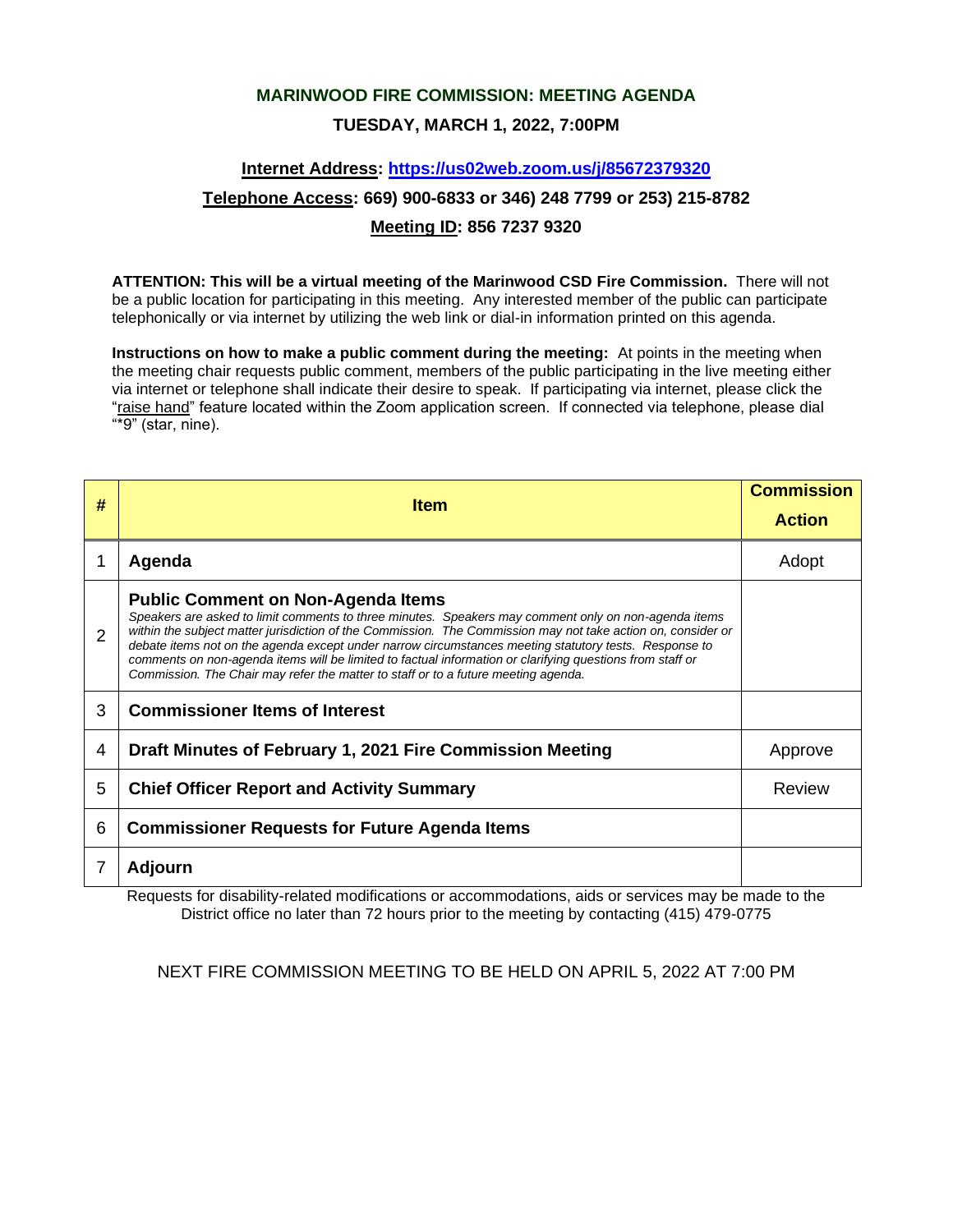#### **MARINWOOD COMMUNITY SERVICES DISTRICT** DRAFT MINUTES OF FIRE COMMISSION MEETING **February 1, 2022**

**Time and Place:** 7:00PM Via Teleconference

#### **Present:**

Commissioners: Chair Steve Farac, Tom Elsbree, Pascal Karsenti, Ron Marinoff, John Seratt Absent: Greg Stilson (CSA 13 Alternate) Staff: District Manager Eric Dreikosen, San Rafael Fire Chief Darin White Board: Kathleen Kilkenny

Farac called the meeting to order at 7:02 PM.

#### **1. Agenda**

No edits were requested by Commissioners. Chair Farac adopted the agenda as presented.

#### **2. Public Comment on Non-Agenda Items**

No comments from the public were received.

#### **3. Commissioner Items of Interest**

- Commissioner Karsenti referenced a program called Fire Maps which provides free defensible space surveys and reports for residential properties.
- Chair Farac mentioned he has noticed increased tree removal across the County and specifically witnessed in Tiburon and asked Chief White if this was related to fire prevention efforts. Chief White to inquire and report back.
- Commissioner Seratt asked about overhead power lines being converted to underground.
- Commissioner Elsbree asked about the eucalyptus trees in Miller Creek Road median between Las Gallinas Ave and Marinwood Dr and expressed concern of fire hazard in the event of evacuation. Elsbree also asked who residents could contact to have this concern addressed.

#### **4. Draft Minutes of December 7, 2021 Fire Commission Meeting**

M/s Marinoff/Seratt to approve Draft Minutes of December 7, 2021 Fire Commission Meeting as presented. All in favor. Motion carried unanimously.

#### **5. Chief Officer Report and Activity Summary**

Commission received Chief Officer Report and Activity Summary.

#### **6. Designation of Commission Chair & Vice-Chair for 2022**

Marinoff to approve/Elsbree to second Commissioner Farac to serve as Commission Chair and Commissioner Karsenti to serve as Commission Vice-Chair for 2022. All in favor. Motion carried unanimously.

#### **7. Requests for Future Agenda Items**

• Commissioner Elsbree requested an update on Miller Creek Road median concerns.

The meeting was adjourned at 7:40 PM.

Eric Dreikosen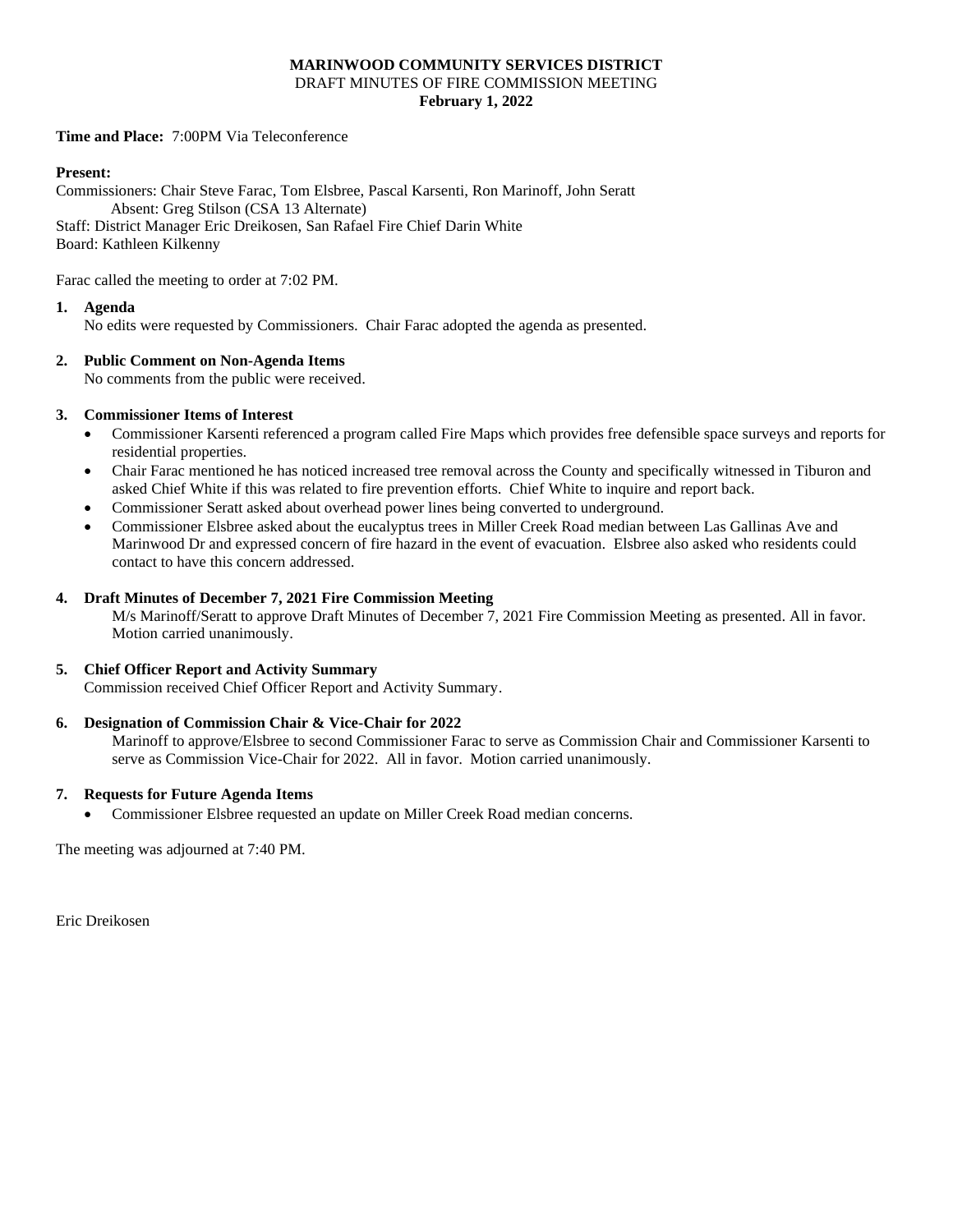

**Date:** March 1, 2022

**Re:** Fire Department Update  $\Box$ 

## **Marin Wildfire Prevention Authority-Vegetation Management**

The Workplan Ad Hoc Committee will meet in early March and the OPS Committee will report out on those items during their OPS Committee's March 15, 2022, meeting. The Vegetation Management Specialist Ad Hoc Committee is transitioning into becoming The Finance/Budget Ad-Hoc Committee with the recommended addition of another city leader. As such, Mr. Dave Donnery has been invited to join the Finance Ad Hoc Committee.

This year the OPS Committee will evaluate which of the bigger projects need to begin to receive attention and resources. In addition, there is focused messaging on ensuring community members view our communities as Fire Adaptive Communities and a clear move away from terms such as "Fire Season". Given climate change, drought like conditions, and water supply concerns, we must now alter our view of the risk to become a year round and ongoing concern.

As roadside work continues there is a recognition of the value and importance of this work while eventually transitioning into work that is more complex and may require more environmental compliance criteria to meet. Timelines for the FY 2022-23 Workplan include review of the proposed Workplan in April and holding open public discussion shortly thereafter. The Workplan will be presented to the Board of Directors in May for their approval.

# **Guidelines/COVID-19:**

Effective, Thursday February 10, 2022, and as per the Marin County Public Health Order which applies to Law enforcement, Fire, and EMS personnel who are required to work in high-risk settings and/or come into close contact with others who do, unvaccinated and unboosted members are required to test twice weekly as per the Order. All members must attest to their vaccination status no later than March 1, 2022. The County Public Health Order mandates that all members be fully vaccinated and boosted no later than April 15, 2022. Members with religious or medical opposition to vaccination may be allowed to submit for an accommodation, however, the mandate is very clear and it is not clear if accommodations can be made for a single member, or dozens within a given agency.

The Marin County Fire Chiefs Association has drafted a letter seeking to have the deadline extended to allow for further discussion and consideration of the Order's necessity given that masking restrictions have been lifted at the State level, and the Omicron infection rates have dropped. On Tuesday February 15, Dr. Lisa Santora fielded many questions and frustration from fire department and some law enforcement employees. In summary, the County Public Health Order is being implemented now to prevent a future variant and infection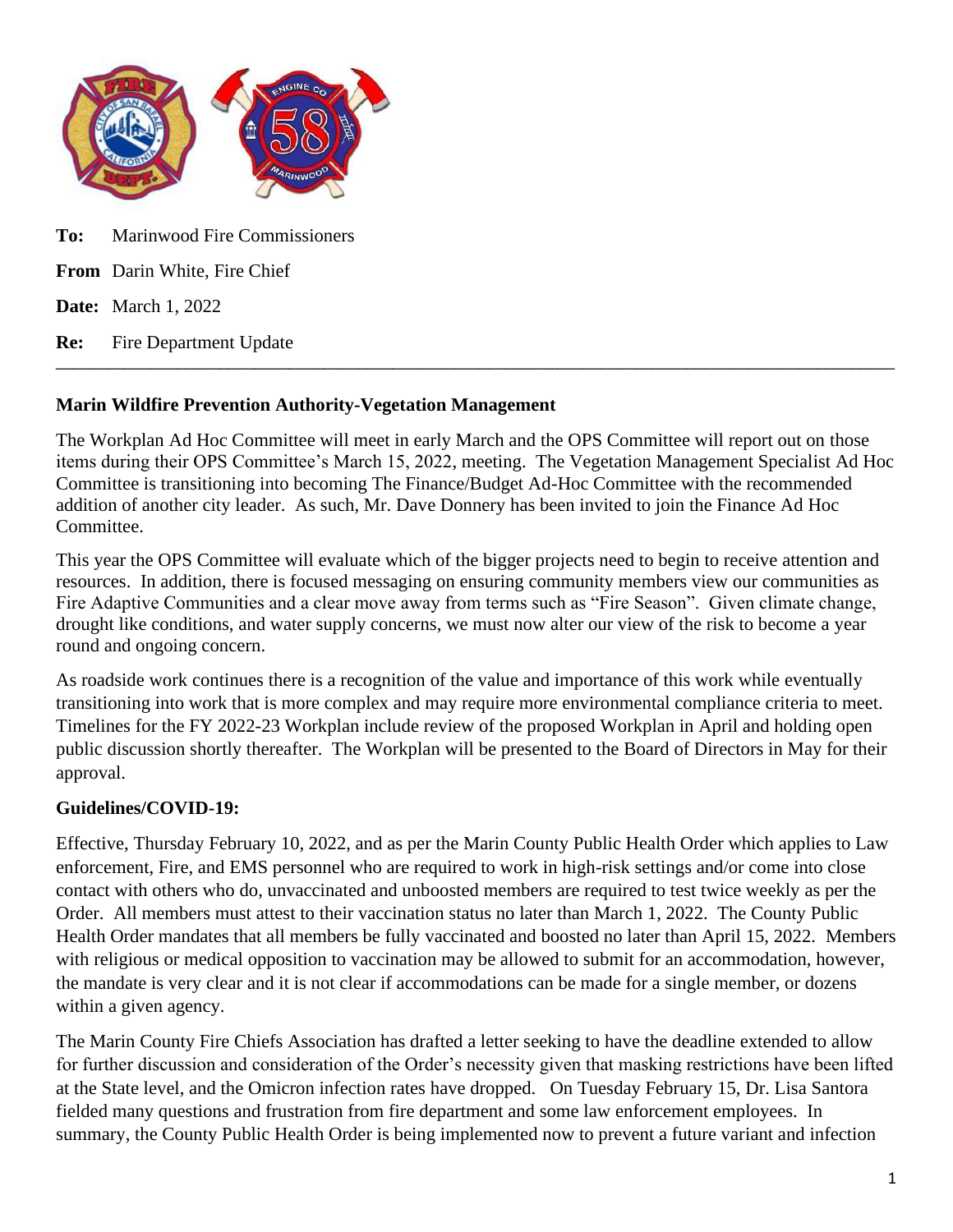rates from adversely impacting first responder health, well-being, staffing levels, and ability to provide essential services to the communities we serve. Almost all County public safety agencies are in discussions with bargaining units about the impacts of the order (at least those who are representing unvaccinated members).

### **Vaccination**

Another coronavirus vaccine is in the works and may be made available once it receives FDA approval. It is reported to be 100% effective against severe COVID-19 disease and hospitalizations.

Sanofi has produced a protein-based vaccine candidate, which reportedly provides robust immune responses in their clinical trials. The vaccination is reported to be 75% effective against moderate or severe COVID-19 disease; and 57.9% effective against any symptomatic COVID-19 disease.

This vaccine can also be used as a booster for other vaccines, including the Pfizer and Moderna mRNA vaccines. In participants who had received their initial and second doses of an mRNA the Sanofi-GSK booster vaccine produced a significant increase in neutralizing antibodies of 18- to 30-fold.

# **Public Education/Service**



Home fires claim seven lives every day, but together we can help change that.

The Red Cross is offering FREE smoke alarm installations and home fire safety information in MARIN County.



To sign up for a FREE smoke alarm:

" Scan the QR code " Visit: https://bit.ly/MarinRedCrossSmokeAlarms Call (415) 721-2365, option 7

Please include your county of residence, phone number and email address.

Join our national movement and pledge to keep your family safe against home fires.



I am happy to announce that American Red Cross has resumed its Sound The Alarm, Save a Life, smoke detector distribution and installation program. During the pandemic, the American Red Cross had suspended its in person/in-home site visits. Recently, the Fire Department received several smoke detectors to launch its